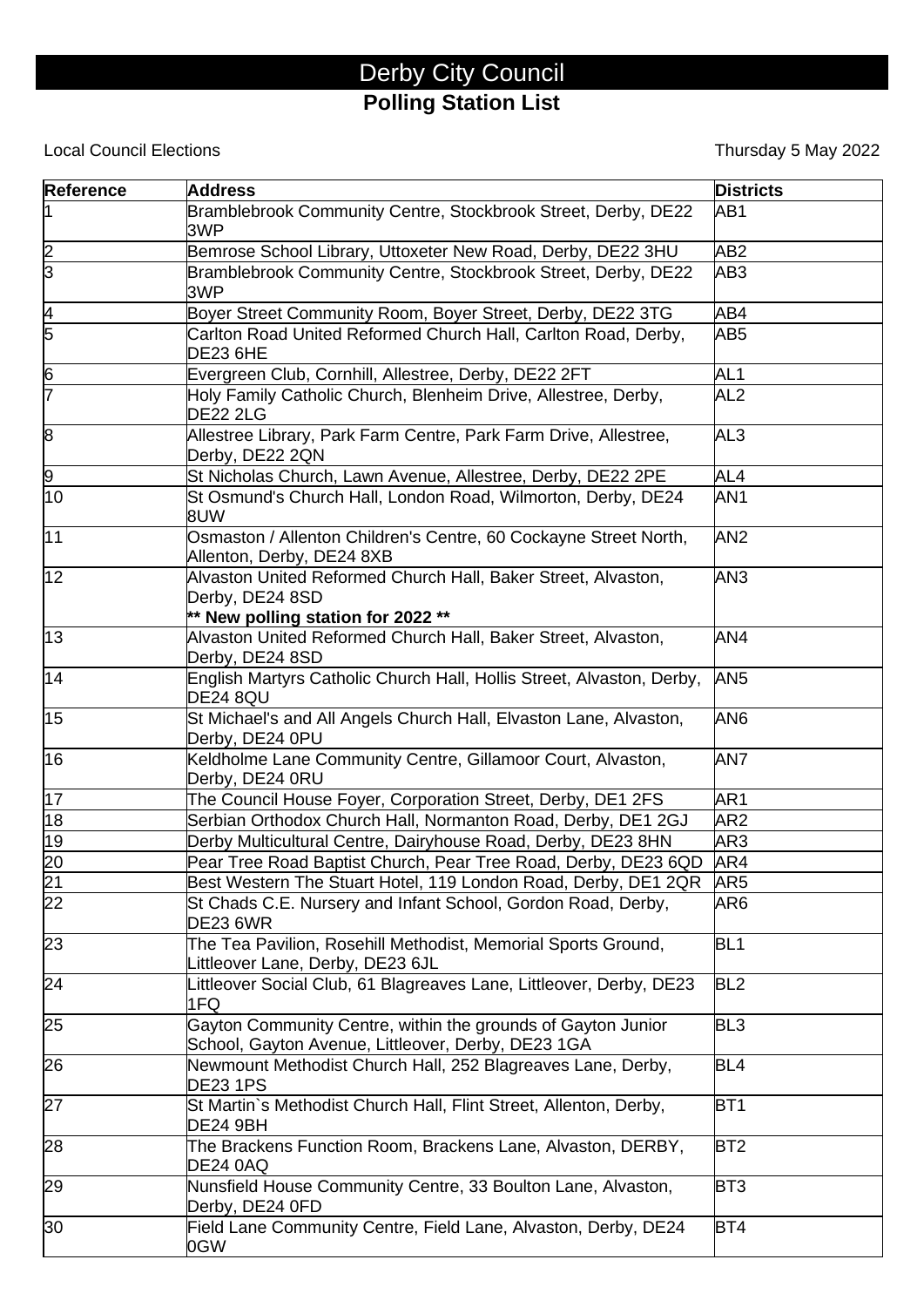## **Polling Station List**

| <b>Reference</b>                   | <b>Address</b>                                                                                                                    | <b>Districts</b> |
|------------------------------------|-----------------------------------------------------------------------------------------------------------------------------------|------------------|
| 31                                 | The Cornishman, Holbrook Road, Alvaston, Derby, DE24 0LX                                                                          | BT <sub>5</sub>  |
| $\overline{32}$                    | Audrey Drive Children's Centre, 3 Audrey Drive, Chaddesden,<br>Derby, DE21 4NP                                                    | CD <sub>1</sub>  |
| 33                                 | Chaddesden Hall Community Centre, Chaddesden Lane,<br>Chaddesden, Derby, DE21 6LL                                                 | CD <sub>2</sub>  |
| 34                                 | Offices at, 59 Roosevelt Aveue, Chaddesden, Derby, DE21 6JR<br>** New polling station for 2022 **                                 | CD <sub>3</sub>  |
| 35                                 | Cherry Tree Hill Primary School, Sunny Grove, Chaddesden, Derby,<br><b>DE21 6WJ</b>                                               | CD <sub>4</sub>  |
| 36                                 | 27th Derby (Chaddesden) Scout Group, Meadow Lane,<br>Chaddesden, Derby, DE21 6PW                                                  | CD <sub>5</sub>  |
| 37                                 | St Edmund's Church, Sinfin Avenue, Shelton Lock, Derby, DE24<br>9JA                                                               | CL <sub>1</sub>  |
| 38                                 | Shelton Lock Community Welfare Centre, Chellaston Road,<br>Chellaston, Derby, DE24 9EF                                            | CL <sub>2</sub>  |
| 39                                 | Chellaston Community Centre, Barleycroft, Chellaston, Derby, DE73<br>6TU                                                          | CL3              |
| 40                                 | Chellaston Bowls Club, Swarkestone Road, Chellaston, Derby,<br>DE73 5UA                                                           | CL <sub>4</sub>  |
| $\overline{41}$                    | Chellaston Community Centre, Barleycroft, Chellaston, Derby, DE73<br>6TU                                                          | CL <sub>5</sub>  |
| 42                                 | Darley Abbey Village Hall, Abbey Yard, Darley Abbey, Derby, DE22<br>1DS                                                           | DL <sub>1</sub>  |
| 43                                 | Broadway Baptist Church, 166 Broadway, Derby, DE22 1BP                                                                            | DL <sub>2</sub>  |
|                                    | Whitecross House, Leyland Gardens, Derby, DE1 3PL                                                                                 | DL <sub>3</sub>  |
| $\frac{44}{45}$<br>$\frac{45}{46}$ | Derby West End Bowls Club, 80 Markeaton Street, Derby, DE1 1DW                                                                    | DL4              |
|                                    | St Mary's Parish Centre, Darley Lane, Derby, DE1 3AX                                                                              | DL <sub>5</sub>  |
| 47                                 | Chester Green Community Centre, Darley Playing Fields, Derby,<br>DE1 3SA                                                          | DL <sub>6</sub>  |
| 48                                 | Coniston Crescent Community Centre, Knutsford Green, off<br>Stratford Road, Derby, DE21 4DL                                       | DW1              |
| 49                                 | Roe Farm Community Centre, Worcester Crescent, Derby, DE21<br>4HG                                                                 | DW <sub>2</sub>  |
| 50                                 | St Philip's Church Hall, Taddington Road, Chaddesden, Derby,<br><b>DE21 4JU</b>                                                   | DW <sub>3</sub>  |
| $\overline{51}$                    | St Alban's Parish Centre, Roe Farm Lane, Chaddesden, Derby,<br>DE21 6ET                                                           | DW4              |
| 52                                 | Derwent Primary School, St Mark's Road, Derby, DE21 6AL                                                                           | DW <sub>5</sub>  |
| 53                                 | Littleover Methodist Church, Constable Drive, Littleover, Derby,<br><b>DE23 6EP</b>                                               | LT <sub>1</sub>  |
| 54                                 | Grange Hall Community Centre, Park Lane, Littleover, Derby, DE23<br>6FX                                                           | LT2              |
| 55                                 | Haven Christian Centre, Hollybrook Way, Littleover, Derby, DE23<br>3TZ                                                            | LT3              |
| 56                                 | Heatherton Community Centre, Hollybrook Way, Littleover, Derby,<br><b>DE23 3TZ</b>                                                | LT4              |
| 57                                 | Haven Christian Centre, Hollybrook Way, Littleover, Derby, DE23<br>3TZ                                                            | LT <sub>5</sub>  |
| 58                                 | Mackworth/Morley Sure Start Children's Centre, within the grounds<br>of Reigate School, Reigate Drive, Mackworth, Derby, DE22 4EQ | MA <sub>1</sub>  |
| 59                                 | Mackworth Youth and Community Centre, Prince Charles Avenue,<br>Mackworth, Derby, DE22 4FN                                        | MA <sub>2</sub>  |
| 60                                 | The Diocesan Centre, Mornington Crescent, Mackworth, Derby,<br><b>DE22 4BD</b>                                                    | MA3              |
| 61                                 | St Barnabas Church, Radbourne Street, Derby, DE22 3HD                                                                             | MA4              |